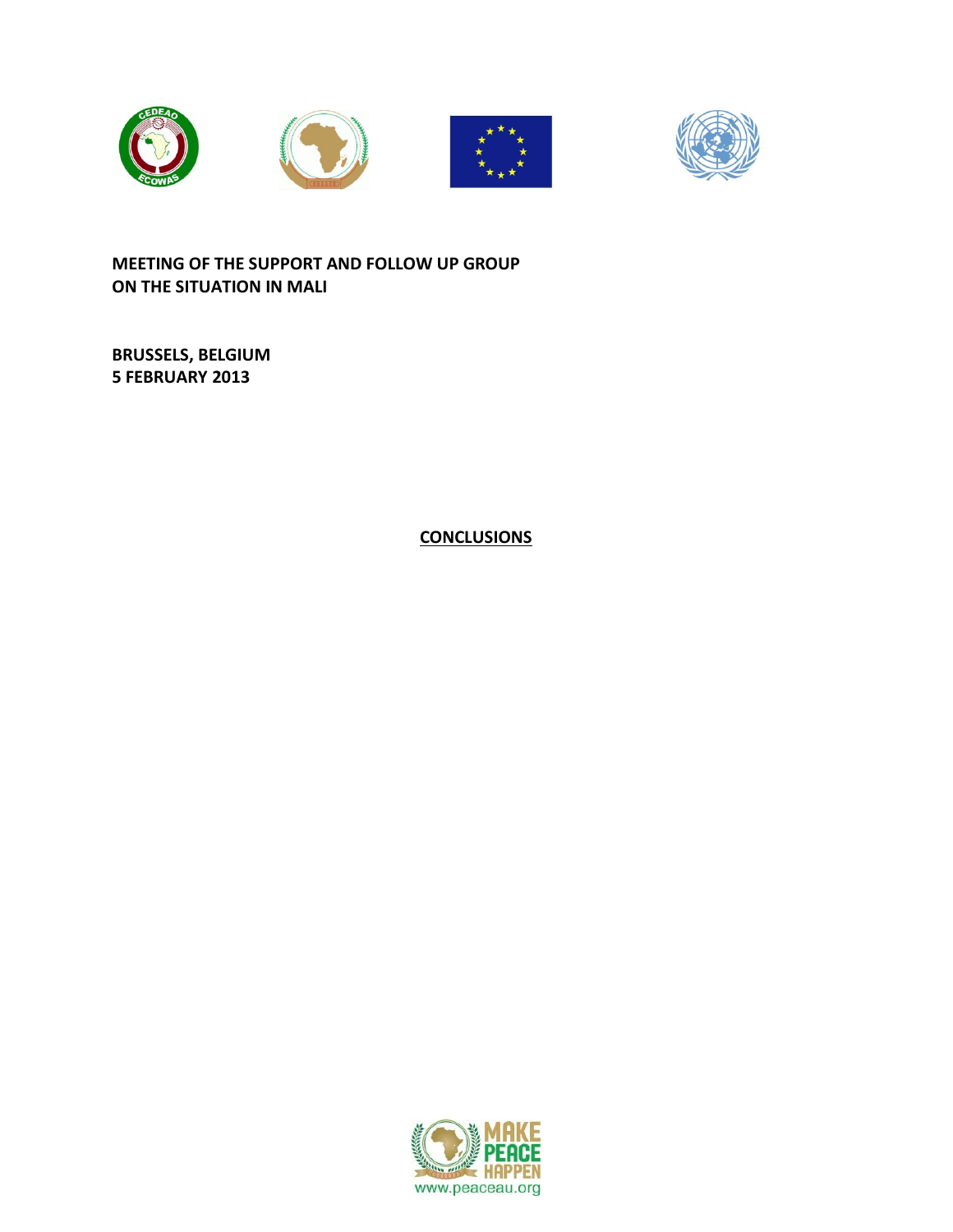## **CONCLUSIONS**

1. The Support and Follow up Group on the Situation in Mali held its  $3^{rd}$  meeting in Brussels, on 5 February 2013, as a follow-up to the meetings held in Abidjan, on 7 June 2012, and Bamako, on 19 October 2012. The Minister of Foreign Affairs of the Republic of Mali, Tieman Hubert Coulibaly, the Minister for Territorial Administration and Decentralisation, Moussa Sinko Coulibaly, and the Minister for Humanitarian Action, Mamadou Sidibé, participated in the meeting. Foreign Ministers and other senior officials of the countries of the region and other African Union (AU) Member States, as well as bilateral and multilateral international partners, also participated in the meeting. This meeting, hosted by the European Union (EU), represented by Catherine Ashton, the High Representative for Foreign Affairs and Security Policy, was co-chaired by the AU Commissioner for Peace and Security, Ramtane Lamamra, the UN Under-Secretary-General for Political Affairs, Jeffrey Feltman, and the President of the Commission of the Economic Community of West African States (ECOWAS), Kadré Désiré Ouedraogo. The AU High Representative for Mali and the Sahel, Special Representative and Head of the African-led International Support Mission in Mali (AFISMA), Pierre Buyoya, also attended the meeting.

2. The meeting afforded the participants an opportunity to consider the latest developments in the situation in Mali and to interact with the Malian delegation on the way forward.

3. The participants recalled that their Bamako meeting of 19 October 2012 constituted a decisive step in enhancing the support of the international community for Mali, and enabled the Malian stakeholders to take ownership of the efforts to find a lasting solution to the multidimensional crisis facing their country. They noted with satisfaction that the present meeting was being held against the background of the liberation of major towns in the north of the country and encouraging prospects for the conclusion of the Transition.

4. The participants strongly condemned the attack launched, on 10 January 2013, by the armed terrorist and criminal groups against the positions of the Malian army in the Mopti area, and the crimes against civilians and other violations of international humanitarian law committed by them, including the destruction of monuments and manuscripts of historical, cultural and religious significance. They also strongly condemned the terrorist attack at the In Amenas gas plant in Algeria. They reiterated the need to continue the fight against terrorism and criminal networks and to enhance cooperation amongst all the actors concerned.

5. The participants welcomed the remarkable progress made on the ground, as the Government has regained control of the major towns in the northern part of the country, following the military operations carried out with the crucial support of France to counter the offensive launched by the armed terrorist and criminal groups. They expressed their deep appreciation for the prompt and effective support given by France at the request of the Government of Mali and ECOWAS, within the framework of international legality.

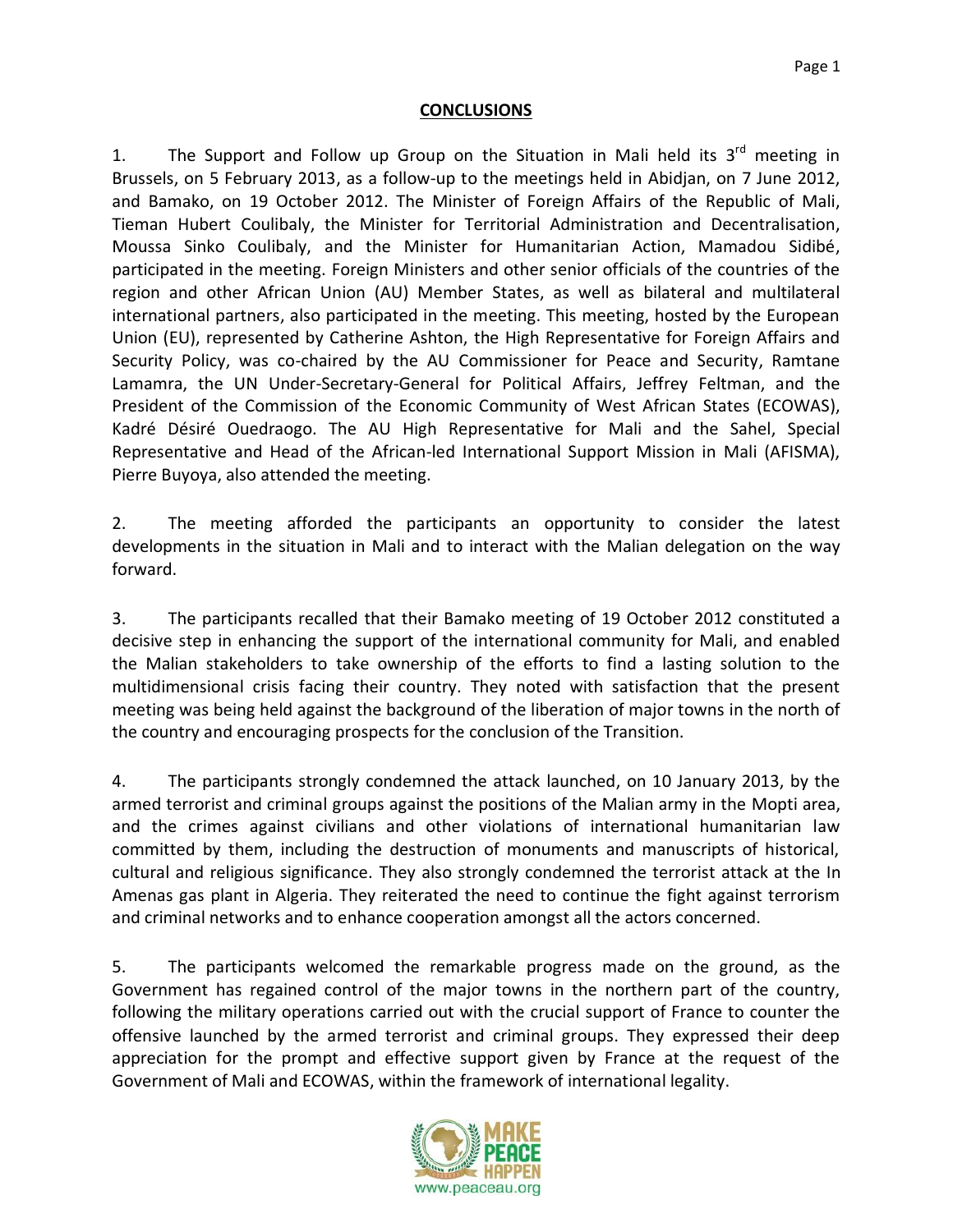6. The participants also welcomed the commencement of the deployment of AFISMA, stressing the need to speed up the process in order to consolidate the gains made on the ground. In this regard, they appealed to all the countries and organizations concerned to quickly fulfill the pledges they made at the donors' conference held in Addis Ababa, on 29 January 2013, by confirming, within the next 10 days, the modalities of disbursement and utilization of their contributions. They requested the AU, ECOWAS and the United Nations, in consultation with the Malian authorities, to ensure the necessary follow up.

7. Similarly, the participants noted the importance of building the capacity of the Malian Defence and Security Forces to enable them to take charge of the security of the Malian territory. They welcomed the existing bilateral cooperation programmes with Mali, as well as the launching of the EU Training Mission (EUTM) in Mali. On that score, they called upon other partners to contribute to these capacity-building efforts. They welcomed the readiness of the EU speedily to provide, within the framework of the AMANI AFRICA Cycle and the African Peace Facility capacity building programme, an Information, Communication, Command and Control System (C3IS) for use by AFISMA. They underscored the need for additional support, particularly from countries which could not, because of various constraints, make pledges on the occasion of the Addis Ababa donors' conference, to enable AFISMA to operate in the most conducive conditions and effectively to discharge its mandate of helping Mali to liberate all the occupied territories, ensure the security of the institutions and the population, and stabilize the security environment in the country. The participants noted with satisfaction the establishment of the Mali Integrated Task Force (MITF), with which Mali will be associated. They also commended the appointment of former President Pierre Buyoya, as Special Representative and Head of AFISMA, as well as the appointments of the Commander of the AFISMA military component and the Head of its police component.

8. The participants were informed about the ongoing efforts to revise the AFISMA Concept of Operations (CONOPS) and to increase its authorized strength, as requested by the communiqué of the 353<sup>th</sup> meeting of the AU Peace and Security Council (PSC), held on 25 January 2013, in order better to take into account the changed situation. They urged the AU, ECOWAS, the UN, the EU and other actors concerned, to expedite the process, so as to enable the UN Security Council, once the revised CONOPS has been approved by the AU PSC, to consider the document and endorse it. They expressed the hope that the Security Council would authorize the establishment of a support package funded by UN assessed contributions and, in the meantime, urged it to consider the setting up of transitional arrangements to facilitate the deployment of AFISMA and the effective conduct of its operations. Similarly, a number of participants expressed the hope that the Security Council would positively consider the change, at the appropriate time, of AFISMA into a United Nations operation, with an appropriate mandate, determined in consultation with Mali, and contributing towards strengthening the Malian State's authority over its entire territory and the safeguard of the country's unity and territorial integrity.

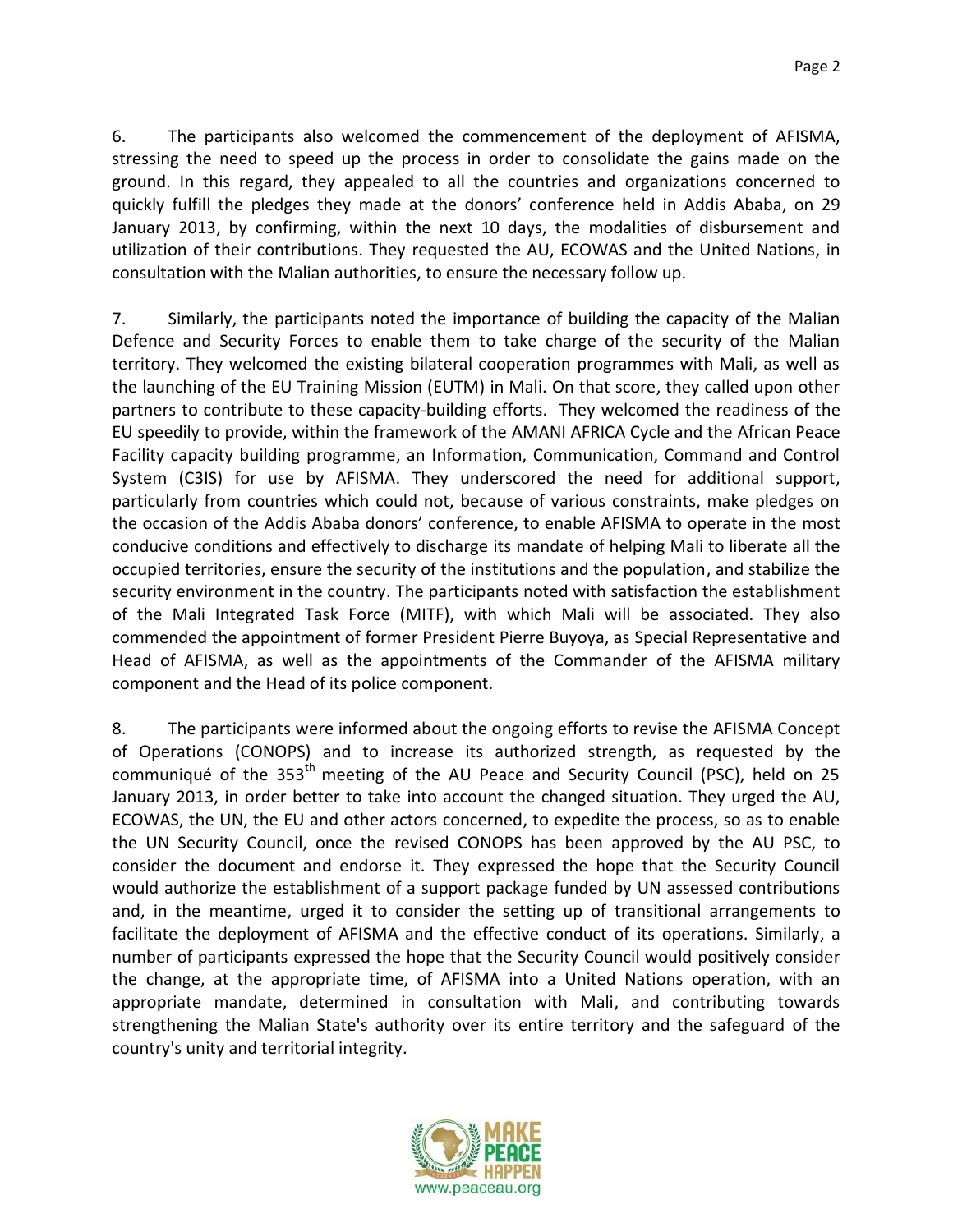9. The participants reiterated the crucial importance of cooperation among the neighboring countries of Mali on intelligence and border-control, in order to enhance the effectiveness of efforts to counter terrorist and criminal networks and facilitate the implementation of AFISMA mandate. In this regard, they urged the AU Commission to organize, as soon as possible, the envisaged meeting among Mali's neighbors to agree on concrete cooperation modalities and increase the effectiveness of existing mechanisms, as well as initiate a consultation process that would lead to the establishment of security arrangements for the Sahelo-Saharan region, within the framework of the African Peace and Security Architecture.

10. The participants stressed the need for the Malian authorities to do everything in their power to avoid acts of retaliation and other abuses in the liberated areas. They took note of the assurance given by the Malian Government and the measures envisaged within the Transition Roadmap to promote local reconciliation and an all-inclusive national dialogue, ensure respect for human rights, and meet the most critical needs of the local populations. Within this context, they expressed their support to the coordinated deployment by the AU, ECOWAS and the United Nations, in consultation with the EU, of civilian observers, particularly in the liberated areas, to ensure observance of human rights and the strengthening of the protection of the civilian population, including women and children. They also stressed the need to include in the training of the Malian Defense and Security Forces modules on human rights and international humanitarian law. They took note of the efforts already made in this respect for AFISMA by the AU, ECOWAS and other partners.

11. The participants reiterated the urgent need for enhanced humanitarian support for the population affected by the crisis both within Mali and in the neighboring countries, including the facilitation of the voluntary repatriation and reintegration of internally displaced persons and refugees. To this end, they stressed the need to enhance the resilience of the local populations to address the issues of food security and malnutrition, as well as access to education, medical care and psychological support. They called upon the humanitarian actors to find with the Government the best ways and means of enhancing coordination of efforts.

12. The participants welcomed the adoption by the Government of Mali of the Roadmap for the Transition and its subsequent approval by the National Assembly. They urged all the Malian stakeholders to implement all elements of the Roadmap scrupulously. They reiterated their support for the authorities of the Transition, urging them to assume their full responsibilities. With reference to the relevant decisions on the duration of the Transition, and considering the timetable for the organization of the general elections, the participants urged the Malian authorities, in consultation with ECOWAS, to take the necessary measures to maintain the present arrangements until the elections. They reiterated their warning to all individuals, whether civilian or military, who interfere with the Transition or the functioning of the military chain of command, under the control of the civilian authorities, to desist from doing so.

13. The participants appealed to Mali's bilateral and multilateral partners to supplement the resources mobilized by Mali, with the provision of additional funding, towards the

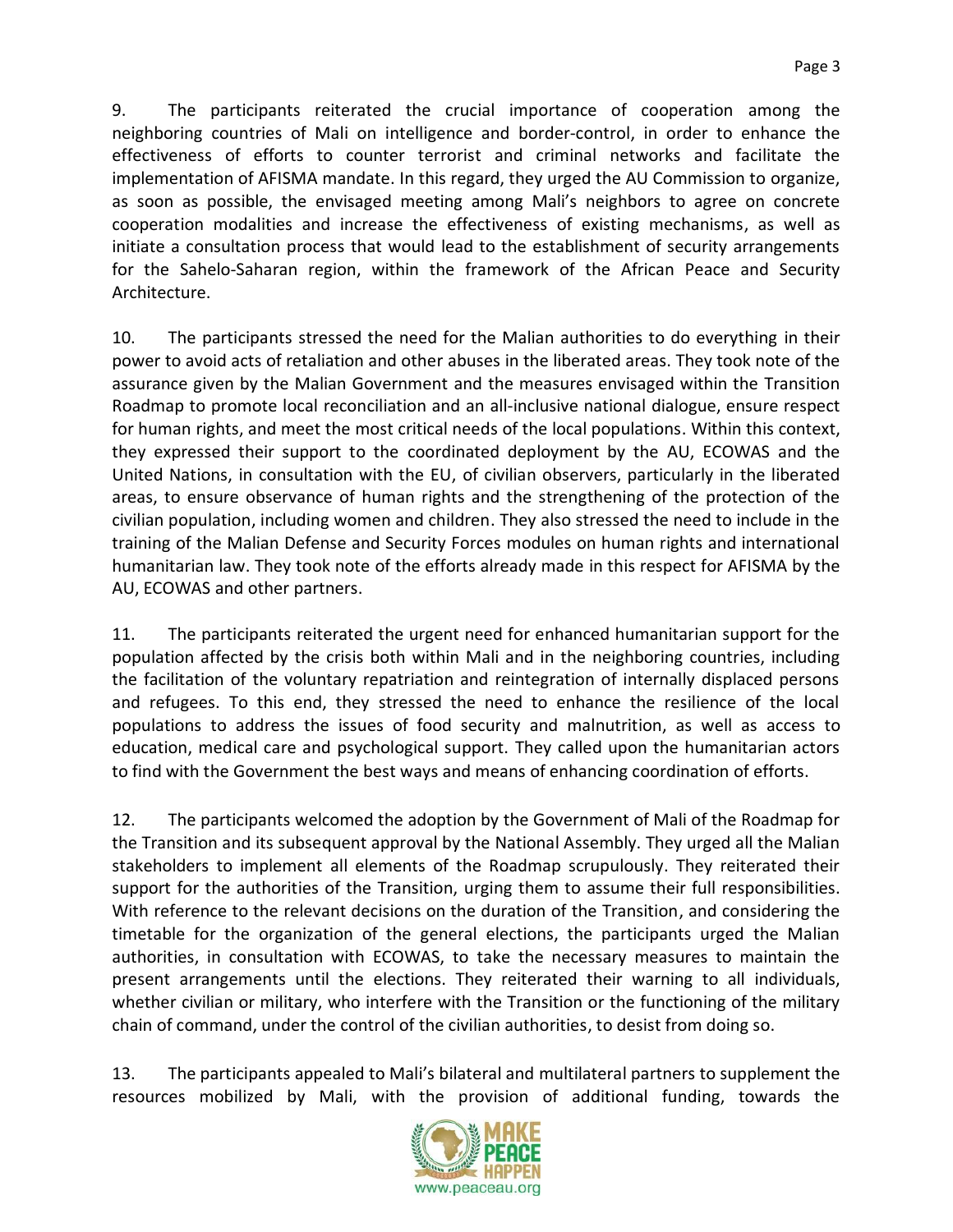implementation of the various components of the Roadmap. In this regard, they encouraged Mali's partners to speed-up the resumption of development cooperation, and noted with satisfaction the measures envisaged by the EU in this respect.

14. The participants took note of the briefing by the Malian delegation regarding the feasibility of organizing legislative and presidential elections in July 2013. They requested all the international organizations concerned and the other partners of Mali to closely coordinate their efforts to facilitate the electoral process and to endeavor, in this regard, in concert with the relevant Malian authorities, to establish an appropriate mechanism that would guarantee the credibility of the electoral process. They requested the speedy establishment, in Bamako, of an electoral assistance coordination cell, bringing together all stakeholders, under the facilitation of the Special Representative and Head of AFISMA. They encouraged the Malian authorities to extend the necessary cooperation to their international partners, in order to facilitate electoral observation and assistance. Furthermore, the participants requested the Malian Defense and Security Forces and AFISMA to take the necessary measures to secure the electoral process.

15. The participants noted with satisfaction the decision of the Malian authorities to establish, during the month of February 2013, a Dialogue and Reconciliation Commission, as an important measure to enable the Malian actors to own the negotiation process, including with the Malian armed groups that unconditionally commit themselves to respect the unity, territorial integrity, sovereignty and the Constitution of Mali, severe any link with the terrorist and criminal groups and unequivocally renounce armed struggle as a means to further political claims, including by disarming themselves. They requested ECOWAS, the AU and the UN to support and facilitate, as required, the efforts of the Malian stakeholders.

16. The participants pointed out that the recurrent crises in Mali emanate from underlying problems linked to governance deficit, inadequate State structures, poverty and other related factors, particularly in the northern part of the country. Consequently, any lasting solution requires a holistic approach that addresses the root causes of the multidimensional crisis facing Mali. In this regard, the participants expressed satisfaction at the approach articulated in the Roadmap. They encouraged the Malian authorities and all other stakeholders to work within this framework and to place their action within such a long-term and holistic approach to the problems faced by Mali. Having recalled the relevance of the Strategic Concept, adopted at their meeting, held in Bamako, on 19 October 2012, they committed themselves to support the efforts of the Malian stakeholders, including by mobilizing resources in a predictable and flexible manner.

17. Against this background, the participants urged the Government of Mali to initiate an all-inclusive national dialogue addressing all the challenges at hand to reach a consensus on the measures to be taken to strengthen governance, bring the Malian State closer to the citizens and address, in a more effective manner, the challenges of poverty and marginalization of the peripheral regions. They requested the Malian Government to keep the Support and Follow up Group regularly informed about the efforts made and expressed their support for the planned convening of a roundtable of donors and friends of Mali, as provided in the Roadmap.